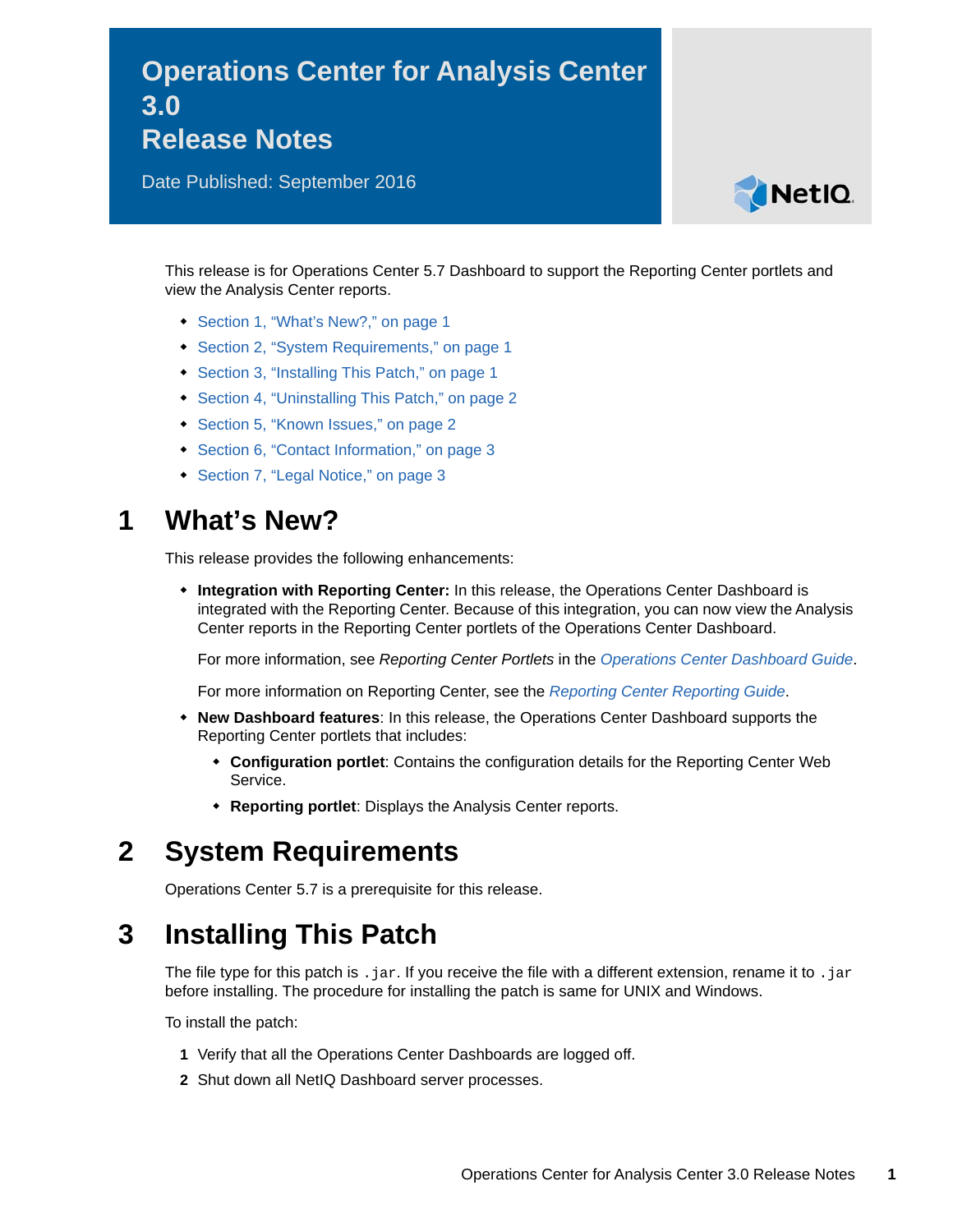- **3** Copy the patch . jar file to the NetIQ Operations Center Dashboard installation root directory. For example: C:\NetIQOperationsCenter\Dashboard.
- **4** At the command prompt, navigate to the NetIQ Operations Center Dashboard installation root directory and type -jar *patch\_bundle\_filename*. For example: java -jar 5702016-09- 22CR993704-R99606-DASH.jar.
- **5** Start the NetIQ Operations Dashboard Server.
- **6** Log in to the Operations Center Dashboard.
- **7** Verify that the Reporting Center tab is visible in the **Add** > **Application** menu of the Operations Center Dashboard.

## <span id="page-1-1"></span>**4 Uninstalling This Patch**

After the patch is installed and a rollback file is created, the patch cannot be installed again. Part of the patch installation process is to automatically backup all the files that are overwritten and place them in a file called *patch\_filename*-rollback.jar, for example: 5702016-09-22CR993704- R99606-DASH-rollback.jar. If you decide to remove the changes made by the patch to the NetIQ Operations Center, do the following:

- 1. Run this rollback. jar file from the Dashboard installation directory for NetIQ Operations Center. The command for running the rollback file is the same as when the patch is installed. For example: C:\NetIQOperationsCenter\Dashboard>java -jar 5702016-09-22CR993704- R99606-DASH-rollback.jar.
- 2. Start the NetIQ Operations Dashboard Server:
	- a. Login to the Dashboard and navigate to Admin\Control Panel\Apps\AppManager\Manage.
	- b. Search for AC WebServiceConnector Porlet. Click **Action** > **Uninstall**.
	- c. Similarly, uninstall the Configuration Portlet and the Reporting Portlet from Admin\Control Panel\Apps\AppManager\Manage.

#### <span id="page-1-0"></span>**5 Known Issues**

NetIQ Corporation strives to ensure our products provide quality solutions for your enterprise software needs. The following issues are currently being researched. If you need further assistance with any issue, please contact [Technical Support.](http://www.netiq.com/support)

- **Manually refresh Internet Explorer 11 after adding a Reporting Center portlet on the dashboard**: When you add a Reporting Center portlet in Internet Explorer 11, the portlet will not load unless you manually refresh the Internet Explorer 11 window.
- *All Machine* **Context data does not appear in the graph for** *Top N Performance Server* **and**  *Bottom N Performance Server*: For *Top N Performance Server* and *Bottom N Performance Server* reports, the data for *All Machine* Context do not appear on the graph in the Reporting portlet.
- **Reporting-Configuration popup window does not close in Chrome browser**: After configuring the Reporting portlet when you try to close the Reporting -Configuration pop up window in the Chrome browser, the pop up window might not close in few scenarios.

To resolve this issue, refresh the Chrome page.